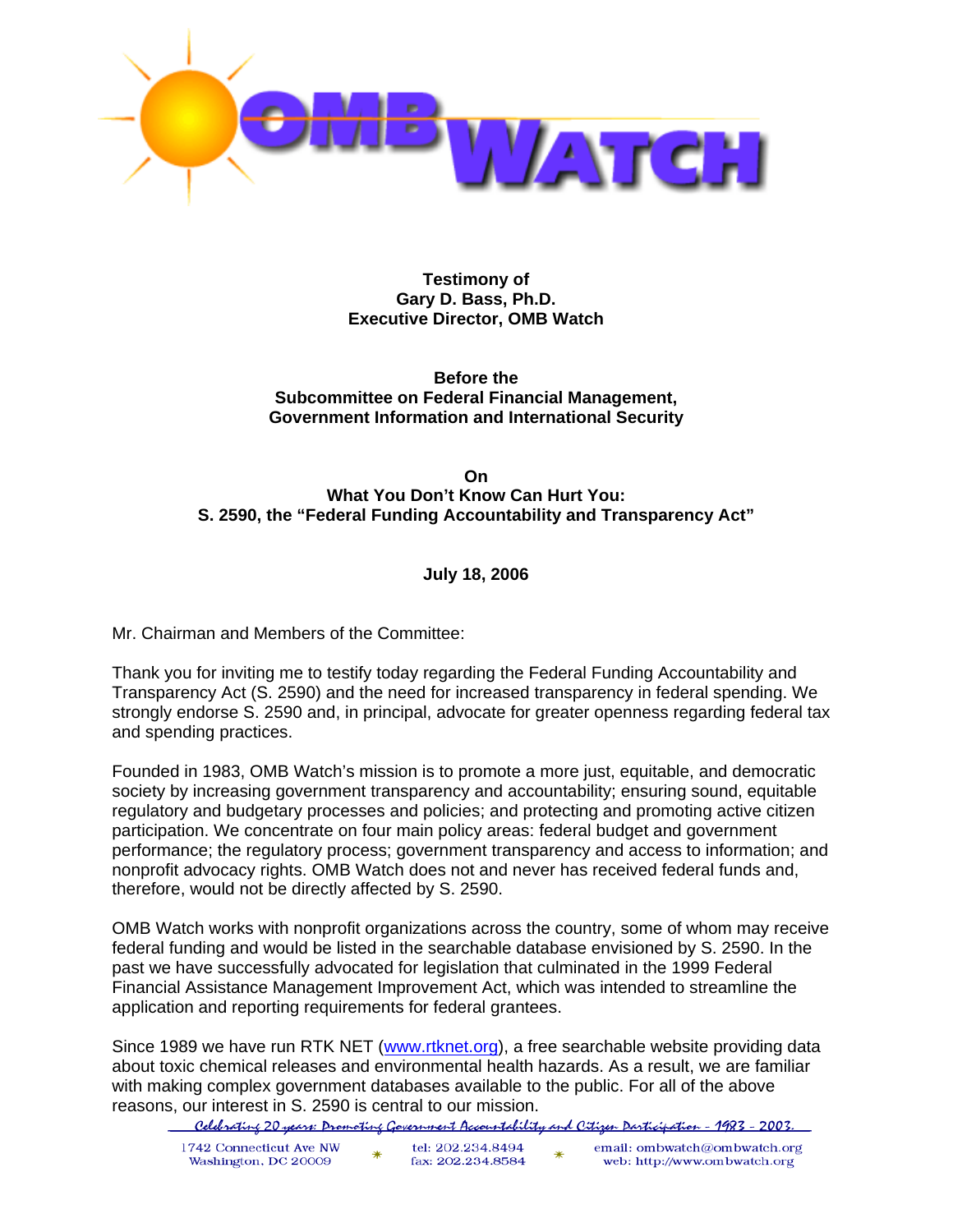For more than a decade, OMB Watch has called for improving access to information regarding federal spending. We have been concerned that the government's public access vehicles to information about federal spending are either non-existent or extremely poor. Accordingly, OMB Watch decided earlier this year to make information about federal financial assistance awards and federal contracts available through a free online searchable service. With support from the Sunlight Foundation, we started this project in May and will have an experimental version available for public use on October 1. We know the system will not be perfect, but at least there will be something the public can use to identify federal spending.

The experience we are going through in making the data publicly accessible has helped us in preparing this testimony. Although we would not characterize ourselves as experts on these data, we are becoming increasingly familiar with them. Bottom line: We have now seen all the warts and we know there are many, many problems with the data itself.

Although we remain strongly supportive of S. 2590, we want to emphasize that such legislation should be perceived as a first step in a much larger effort to enhance transparency in federal spending. The quality of the data must be significantly improved and more information must be put in the public domain in order to hold our government accountable.

My comments today will cover four subjects:

- Why OMB Watch Supports S. 2590
- Current Status of Transparency in Federal Grant and Contracts
- Comments on and Suggested Improvements to Provisions in S. 2590
- Next Steps Regarding Transparency in Federal Fiscal Matters

# **I. Why OMB Watch Supports S. 2590**

OMB Watch has long believed that transparency and disclosure, both with regard to government information and decision-making processes, are essential characteristics to a properly functioning democracy. A fundamental aspect of any healthy democracy is an engaged and active citizenry. In order to allow citizens to participate in the political and policy process, they need accurate and timely information about the government they are tasked with judging. It is also important for elected officials, political appointees, and others who are operating the levers of power to know that their actions and decisions will be tracked and evaluated. This awareness engenders greater effort in our government officials to strive for efficiency and effectiveness in government – and creates a record of accountability.

Unfortunately, OMB Watch believes that the increase in government secrecy in recent years has steadily pushed us away from a more efficient and effective democracy. This heightened secrecy has resulted in an increased public distrust of government, both from the left and the right of the political spectrum, and an erosion of some of our most foundational democratic principles.

The consequences of this trend could move beyond simply a distrust of the federal government. They could include a further drop-off in participation and interest in public debate, civic activities and elections, a blurry picture of the role of government in responding to community needs, and inaccurate or misleading information about government spending and effectiveness. In some ways this may add to the corrosive, partisan approach to governing today. The opposite may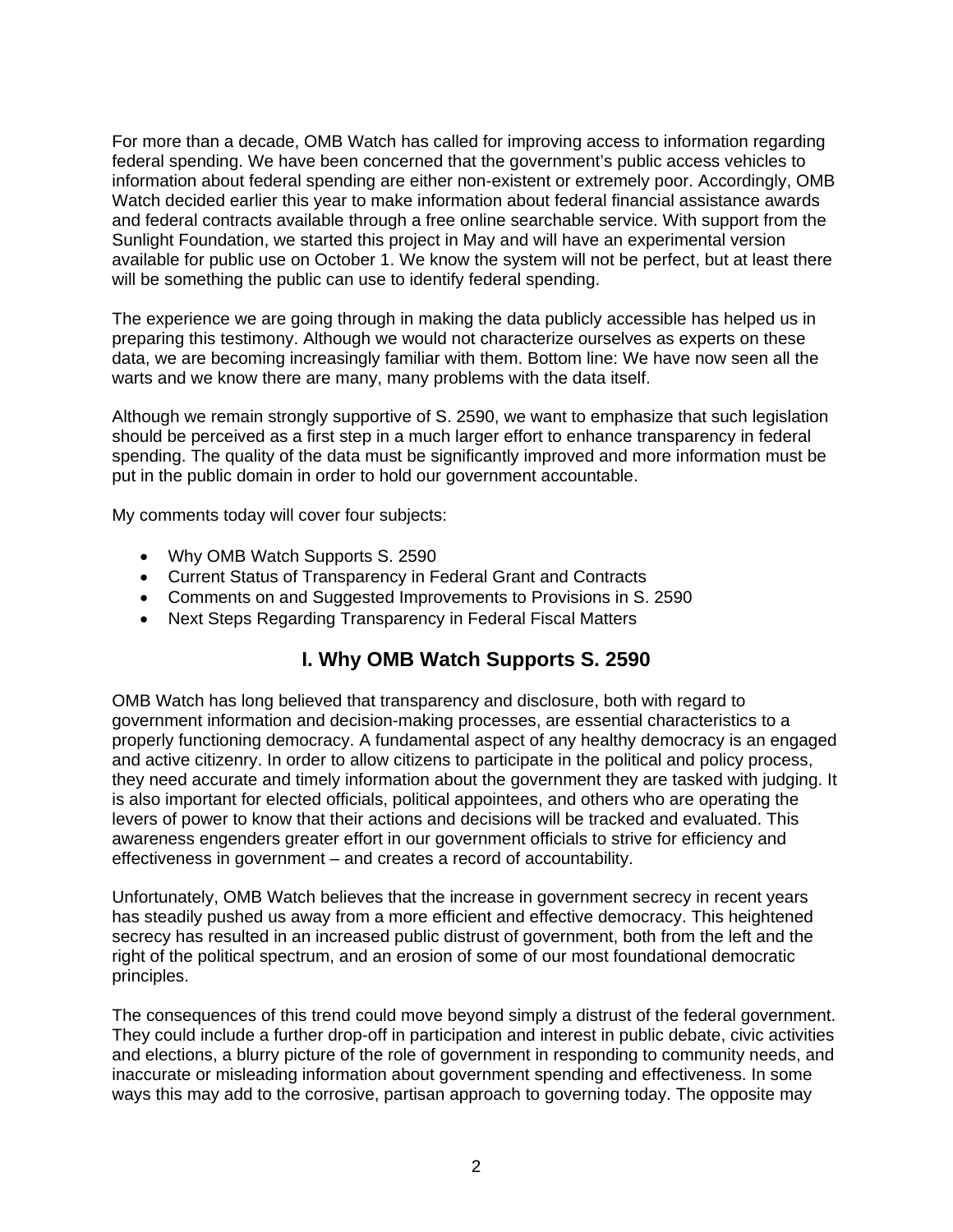also be true: a more transparent government might lead to improved problem-solving and identifying what is possible through collective action.

The main tenets of S. 2590 – the public has a right to know how and on what the government is spending public resources – is a key aspect of allowing citizens to hold their government accountable and make informed decisions during elections. With easy and timely access to government spending information, the public will be much more likely and able to question their elected representatives, uproot and decrease both unethical and corrupt behavior, and address inappropriate allocation of federal resources. At the same time, the public will be able to better appreciate the scope and importance of the federal investment in our communities, and possibly participate more actively in shaping the priorities that govern our federal spending.

The bipartisan support throughout the political spectrum for S. 2590 underscores that this is more than a "strange bedfellows" left-right coalition supporting this important issue, but rather a pro-openness, pro-disclosure, pro-accountability partnership that goes to the core of our democracy. Most importantly, within this bill is an inherent trust in the will and providence of the American public. Regardless of ideology, the S. 2590 principles speak to a trust in the American people to use this information to make a more responsive, effective, and efficient government – something all Americans can agree we need.

In addition to a principled support for S. 2590, we also have very practical reasons to support the bill. The current government systems to provide access to this information simply don't work. Information about federal spending and tax activities is difficult to obtain for the general public, researchers, and journalists. As a group that works with such stakeholders, we support efforts, such as S.2590, that would make access easier and more functional.

# **II. Current Status of Transparency in Federal Grants and Contracts**

Currently, federal spending information is basically divided into two main government databases. The Federal Assistance Award Data System (FAADS) contains information supplied by most federal agencies regarding most types of federal spending except federal contracts and expenses within the federal government such as salaries. The Federal Procurement Data System (FPDS) includes information supplied by most federal agencies regarding federal contracts. FAADS and FPDS are not, however, comprehensive as some agencies do not report into these databases. The Consolidate Federal Funds Report (CFFR) is an attempt to provide a consolidated view of federal spending.

## **1. Federal Assistance Award Data System**

The Census Bureau makes the Federal Assistance Award Data System (FAADS) data available in free quarterly downloadable files. It is very easy to download the data, and the user manual is very clear. But as the Census Bureau notes, "FAADS is **not** a 'database' to be queried. It is a sequential text file that can only be 'read' by a custom-written computer program." In other words, it is very difficult to search for information in the files. It requires significant computer expertise and resources to access one quarterly file, let alone multiple quarters. Thus, except for those with significant resources, it is nearly impossible to obtain detailed information about financial assistance awards.

Moreover, the FAADS data is limited to information regarding only domestic assistance. By focusing on domestic assistance, FAADS does not cover all assistance provided by the government. Additionally, the FAADS quarterly files can be incomplete if an agency misses the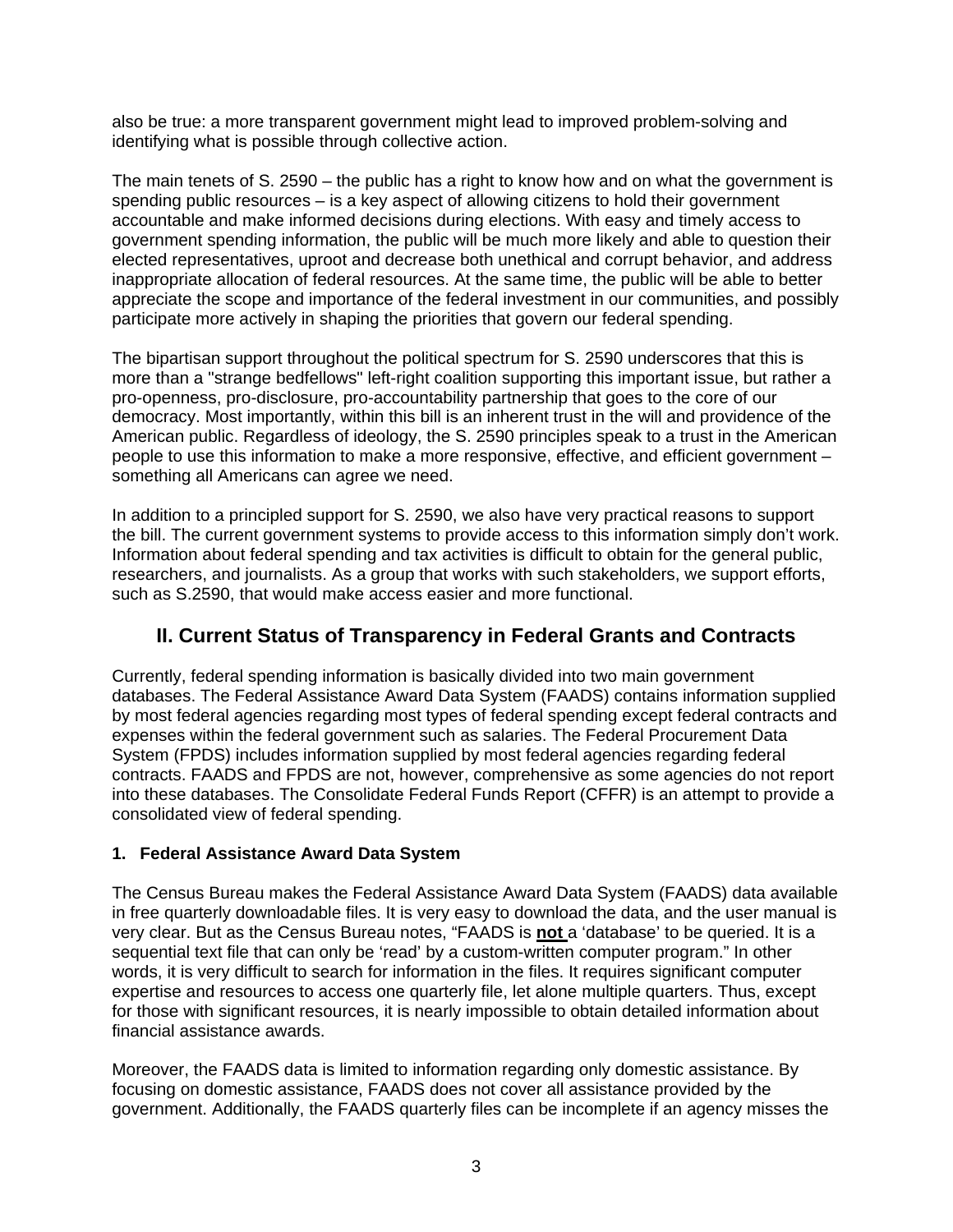quarterly filing deadline. The Census Bureau focuses on providing the information reported in a particular quarter, rather than compiling a complete record of federal grants for that quarter. When agencies miss the filing deadline the information is simply included in the next quarterly file. This makes it more difficult on users to construct an accurate picture of the federal assistance for each quarter. Finally, there appears to be little to no quality check of the data. The Census Bureau merely forwards the submitted data along without review, analysis or error checking, and some data quality work done for the CFFR apparently does not get merged back into FAADS Thus, the quality of the information within FAADS can be quite uneven.

Even if the FAADS data is made publicly accessible in a searchable format, it may be confusing because of the way the data is handled. Each financial assistance record that is submitted to FAADS falls into one of two categories: action-by-action or county aggregate. The action-byaction records contain such items as the name and location for the recipient (but not the address), the amount of money awarded, the place of performance, the Catalog of Federal Domestic Assistance program under which the award was made, and a project description, which often is simply a repeat of the CFDA program description.

In other words, for the action-by-action records, the public could obtain transactional information. Even so, for many forms of financial assistance, the specifics of the purpose would remain difficult to ascertain. The CFDA program description is comprehensive and useful in understanding the general program that is being supported. However, for some project grants or cooperative agreements, such as discretionary grants, the public would likely need a summary of the work – and that is not currently available in the database. In general, these action-byaction records do not provide enough descriptive information about what the funding is for.

The second category – county aggregate data – contain fewer data elements than the actionby-action records contain. These records are usually associated with certain types of assistance to individuals (e.g., pensions) and large volume loan programs (e.g., individual home ownership loans), and only the aggregate award amounts for all recipients in each county are presented.

| <b>Assistance Type</b>                                      | Aggregate  | <b>Action-</b><br>by-<br><b>Action</b> | <b>Total</b> |  |  |  |
|-------------------------------------------------------------|------------|----------------------------------------|--------------|--|--|--|
| Direct payment with unrestricted use                        |            |                                        |              |  |  |  |
| (retirement, pension, veterans benefits, etc.)              | 3,219.78   | .16                                    | 3,219.94     |  |  |  |
| Insurance                                                   | 2,560.00   | .01                                    | 2,560.01     |  |  |  |
| Direct payment for specified use, as a subsidy              |            |                                        |              |  |  |  |
| or other non-reimbursable direct financial aid              | 1,660.78   | 269.92                                 | 1,930.70     |  |  |  |
| <b>Block and Formula Grants</b>                             | 1,088.14   | 653.73                                 | 1,741.87     |  |  |  |
| Direct & Guaranteed/Insured Loans                           | 727.03     | 195.68                                 | 922.71       |  |  |  |
| <b>Project Grants &amp; Cooperative Agreements</b>          | 17.35      | 482.89                                 | 500.24       |  |  |  |
| Other                                                       | 6.43       | <u>.47</u>                             | 6.90         |  |  |  |
| <b>Total</b>                                                | \$9,280.51 | \$1,602.85                             | \$10,883.36  |  |  |  |
| * Does not include non-federal share (e.g., matching funds) |            |                                        |              |  |  |  |

#### **Table 1. Federal Financial Assistance Awards\*: FY 2000-2005\*\* by Type of Assistance**

**(Dollars in Billions)** 

\*\* FY 2005 only includes first three quarters.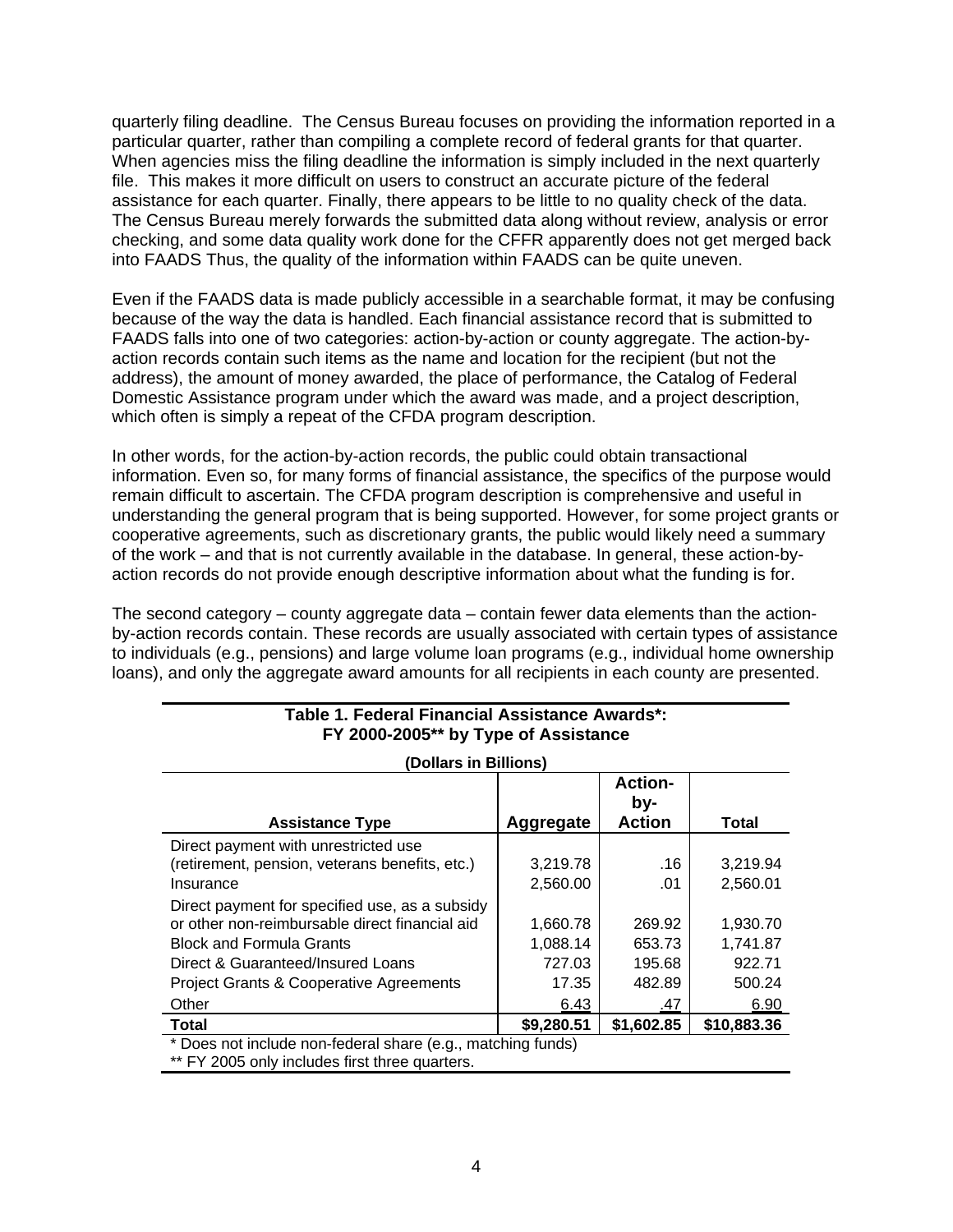It is not completely clear why certain types of assistance are put into the action-by-action or the county aggregate category. However, the county aggregate category dwarfs the action-byaction category (as shown in Table 1), meaning that for 85 percent of federal financial assistance, there is only limited county aggregate information.

While improved disclosure of the FAADS data will be extremely useful, the above discussion shows the weaknesses that are inherent in the current FAADS data system.

#### **2. Federal Procurement Data System**

The Federal Procurement Data System (FPDS) was implemented in 1978 and since 1982 has been administered by the General Services Administration. In April 2003, GSA awarded a fiveyear, \$24.3 million contract to Global Computer Enterprises to replace the antiquated procurement data collection system. The new system, called FPDS-NG (NG is for Next Generation), seems to have its primary focus on providing an electronic vehicle for reporting and integrating with agency procurement systems. Its emphasis does not seem to be public access to the data.

As recently as September 27, 2005, the Government Accountability Office sent the Office of Management and Budget a letter assessing FPDS-NG and describing fundamental improvements still needed. "Our review raised concerns regarding whether the FPDN-NG has achieved its intended improvements," GAO wrote. The letter continues to identify problems with "timeliness and accuracy of data" and "ease of use and access to data." This assessment did not sound much different than reports from 25 years ago. In two reports – one from 1979 and the other from 1980 – GAO criticized FPDS data on timeliness of reporting and accuracy of the information, and with future evaluations added on problems with accessing the data.

In OMB Watch's recent efforts to make the FPDS data publicly accessible, we have run into each of the problems identified by GAO. For example, to download the data, FPDS-NG requires a cumbersome system for downloading that necessitates a separate download of data for each agency. This is extremely time consuming and burdensome. Documentation on the structure of the database and definition of data fields is barely adequate. Even as we started to go through the difficult process of downloading the data, it turned out that most of the Defense Department data for FY 2005 were not on the system, but there was no indication of this fact. According to GAO, DoD contracts account for about 60 percent of contracting actions. After repeated inquiries, no one at GSA or at FPDS-NG could tell us when the DoD data would be added. In the end, we purchased the data from Eagle Eye Publishing, a private company that Congress contracts with to provide you with the data. Eagle Eye had merged records from the DD350 Defense Department database with the FPDS data in order to fill this hole, and had made other improvements to make the data more complete and more accurate. It was easier to obtain a more complete and accurate dataset from Eagle Eye for a fee, then it was to get it from the government agency in charge of maintaining the data.

Even if the data from FPDS-NG were complete and timely, the service is not designed for meaningful public access. Other than getting reports already developed by FPDS-NG, the next generation service is too difficult and confusing to use. Search function appears to only search pre-prepared reports, charts, tables and statistics rather than the database itself. After spending considerable time on the system, we still could not figure out how to obtain information about a particular company or a particular contract or if it was even possible to find such information in the system. In other words, FPDS-NG does not meet our standard for public access to federal procurement data.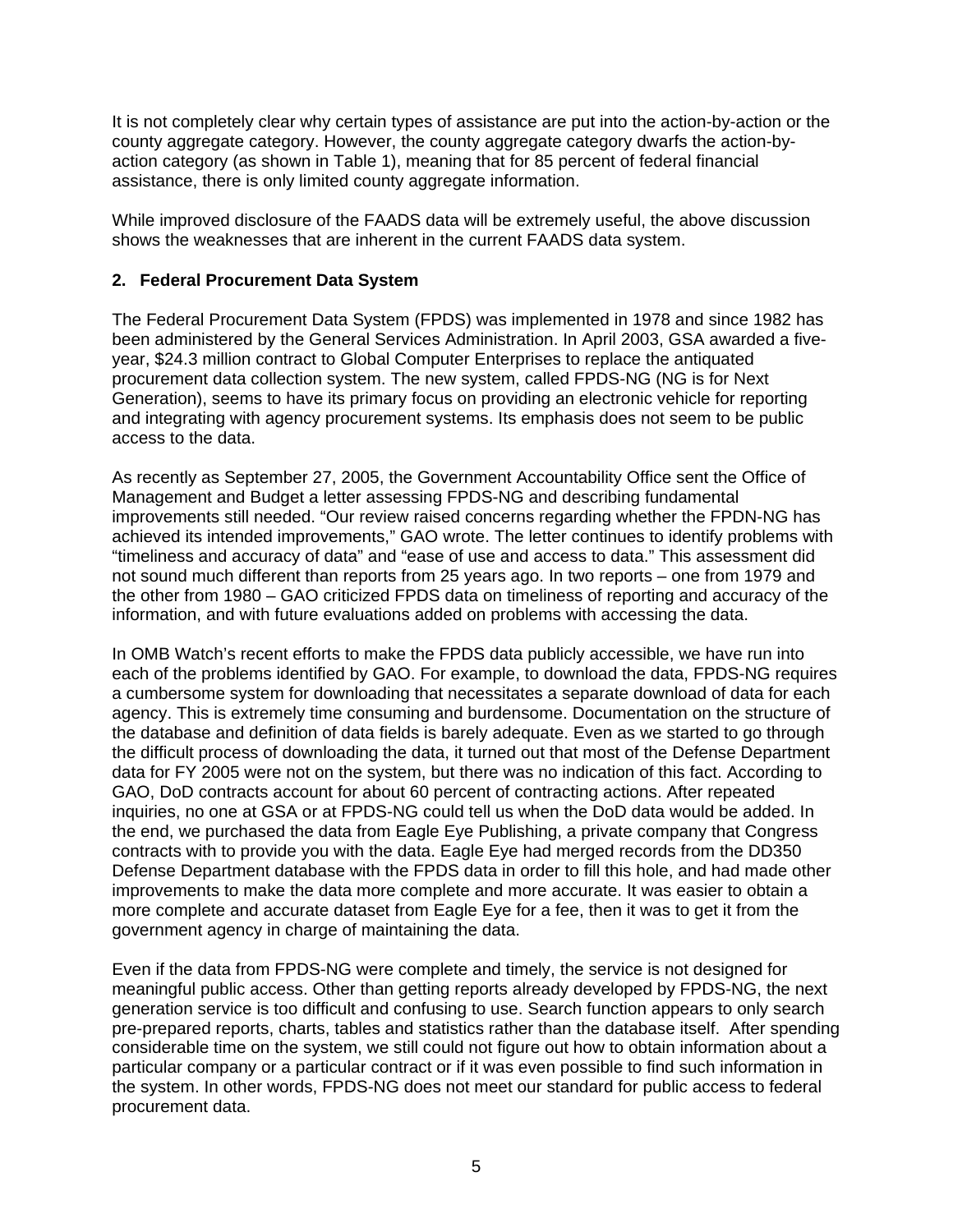## **3. Consolidated Federal Funds Report**

On an annual basis the Census Bureau prepares the Consolidated Federal Funds Report (CFFR). The CFFR covers federal expenditures or obligations for the following categories: grants and cooperative agreements, salaries and wages, procurement contracts, direct payments for individuals, other direct payments, direct loans, guaranteed or insured loans, and insurance. In other words, it combines FAADS and FPDS-NG plus data from agencies not reported to either service. The CFFR data is presented in a print report as well as through online queries of static tables. The CFFR allows for analysis by geography at the state and county level, by program area (mostly CFDA number), and by federal agency. The data is provided in aggregate form, meaning users cannot obtain information about specific awards or search on any particular fields of interest other than the aggregate tables provided by the Census Bureau. While CFFR is an extremely helpful resource, it falls far short of the fiscal transparency tool needed – a searchable database providing detailed information about federal spending.

Given the state of play regarding FAADS, FPDS, and CFFR, it is clear that the existing systems are not adequate for providing the public access to data about federal spending. That is why S. 2590 is very important to enact.

# **III. Comments on and Suggested Improvements to Provisions in S. 2590**

In this section, we address six components of S. 2590.

#### **1. Scope of disclosure**

OMB Watch strongly supports the principle that all federal financial support from all agencies should be disclosed. S. 2590 represents a strong step in that direction with its focus on "grants, contracts, subgrants, subcontracts, loans, awards and other forms of financial assistance." While "other forms of financial assistance" is a catch-all category, we hope the legislation can be strengthened by making clear this at least includes all types of assistance covered by FAADS, FPDS and the CFFR. For example, the public should be able to obtain information about federal spending on flood insurance or farm supports. The only exceptions to public disclosure should be for national security purposes and protection of personal privacy rights. And when it comes to personal privacy, only details about the specific individual should be withheld and all remaining information about the financial award (e.g., amount, purpose and location of award) should be provided.

Recently, the House passed legislation requiring disclosure of federal financial support that is significantly narrower in scope than S. 2590. It only included federal financial assistance collected under FAADS, but not federal procurement. We fear that such efforts have less concern about fiscal accountability than about renewing a twenty-five year history of attacks on nonprofit grantees. We strongly oppose such efforts and believe that if they emerge as a goal of these legislative efforts, it will undermine the bipartisan nature currently supporting S. 2590.

It should be understood there are many types of recipients of federal grants with the largest share going to state and local governments. Nonprofits receive a much smaller share. And when compared to federal contracts, contracts account for more than 20 times the amount allocated to nonprofits through grants, as shown in the chart below. The same chart also shows between FY 2000 and FY 2004 federal contracts growing at nearly double the rate of federal grants to nonprofits.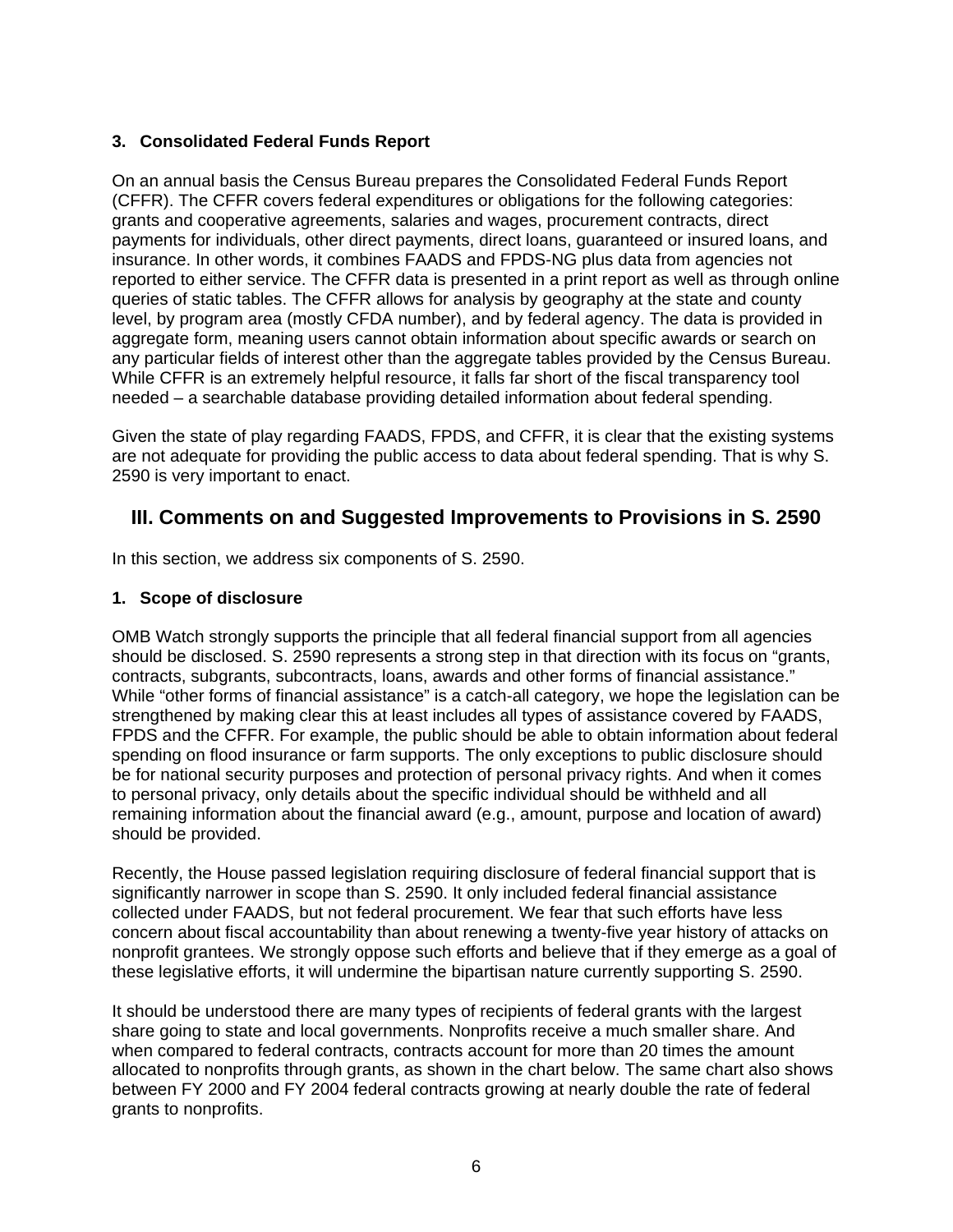

Federal audits show no systemic pattern of mismanagement of federal grants, particularly grants to nonprofits. At the same time, there is evidence that "[t]he growth in federal contracts has been accompanied by pervasive mismanagement," according to a report issued by Rep. Henry Waxman. "Mistakes have been made in virtually every step of the contracting process: from pre-contract planning through contract award and oversight to recovery of contract overcharges." The Waxman report also demonstrates there has been a sharp increase in sole source contracts without competitive bidding: "The dollar value of these contracts rose from \$67.5 billion in 2000 to \$145 billion in 2005, an increase of 115%." ("Dollars, Not Sense: Government Contracting Under The Bush Administration," Prepared For Rep. Henry A. Waxman by Committee On Government Reform — Minority Staff, June 2006.)

This information suggests we need to keep our eye on the ball - federal contracts. The House bill does not do that; S. 2590 does.

## **2. Single point of access and an integrated database**

The goal of creating a single searchable database website, as listed in the provisions of S. 2590 is another common sense but important step forward for disclosure of federal financial support. As noted in the previous section of this testimony, data on federal grants and contracts are available through two entirely different sources – the Census Bureau and FPDS-NG, respectively. Often those seeking information on federal spending are not concerned with the distinction between grants and contracts. Perhaps they simply want all information on spending by a particular agency or federal money spent in certain geographic areas. Perhaps they are more concerned with overall trends of spending and money flowing across several major agencies for certain purposes (e.g., hurricane response). Or they want to know the total amount a particular entity has received in federal support. Whatever the reason, the current system of providing data through two different venues requires that users acquire the information from two locations and then attempt to combine the results.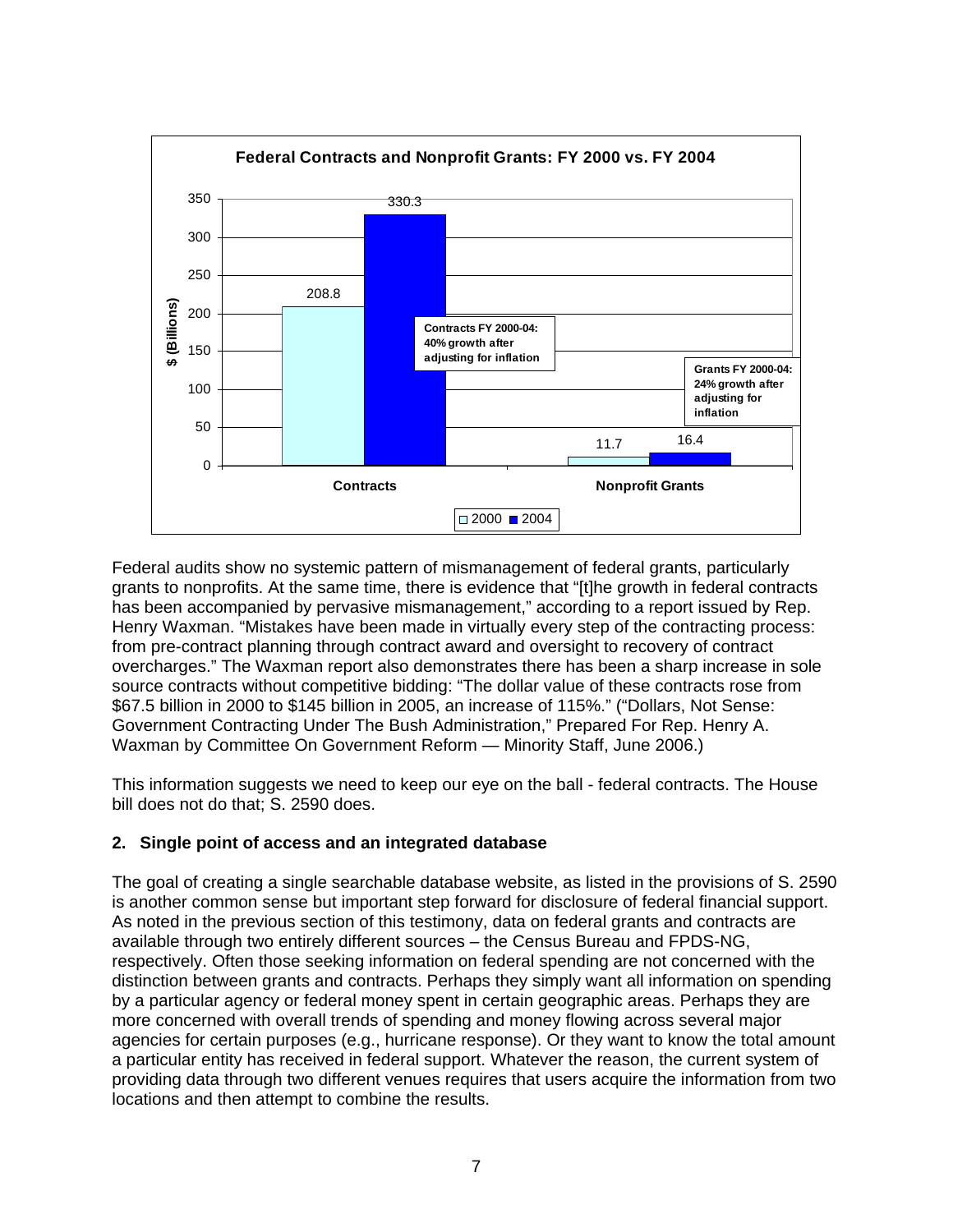The act of integrating information from the two sites is further complicated by the fact that the two venues have dramatically different access available to the public and different formats for the data presentation. It is to be expected that two departments charged with providing access to financial support data would have many differences in how they choose to accomplish such a complicated and difficult task. The simplest way to ensure some level of uniformity and compatibility between the contracts and grants data is to provide access to them through a single site and interface.

It may become necessary to alter what information for either or both databases is reported or how the information is formatted in order to achieve the desired level of similarity and integration between the databases. Moreover, if S. 2590 is properly implemented it will need to include data not included in FAADS or FPDS. These facts call for another entity such as the Office of Management and Budget to provide the stewardship to integrate all the necessary data. There are many ways to achieve the desired outcome. For example, OMB may consider a distributed system relying on existing databases, although this may prove extremely difficult given the handling of FAADS. Or OMB may choose to recapitulate the various databases for this initiative. Whatever approach OMB takes, it is essential that the public interface present a single place to search for all the information – and that information be integrated so that the public need not have detailed knowledge about each of the various databases and terminologies.

#### **3. Detailed disclosure**

Another key principle for legislation is that it be very clear about what level of detail is to be disclosed. We are pleased that S. 2590 does this. In particular, we strongly support Sec. 2(a)(1), which specifies the type of information that should be provided through the searchable website. Subparagraph (C), which calls for details on each funding transaction, is vitally important to retain in the final bill. Under both FAADS and FPDS-NG, for each award, there are multiple transactions that occur, including transactions that occur outside the fiscal year of the award. This information is essential to disclose for meaningful accountability.

We also support subparagraph (E) requiring a unique identifier for each entity that receives an award, including information about the parent company owning the entity. Because of mergers and acquisitions, the parent ownership issue may change periodically. However, we fear the underlying databases often do not reflect these changes. We think the bill could be strengthened by requiring the Office and Management and Budget ensure that this information is properly updated so that the public has an accurate understanding of who is doing business with the government. Such a requirement would be consistent with OMB's priority placed on implementation of the Data Quality Act.

The bottom line is that all fields currently collected under FAADS and FPDS-NG should be publicly available and searchable through this website. Having said this, we recognize that there are inherent limitations in the underlying data that we think this bill should begin to address. Ultimately, the public should be able to search on contract or grants related to specific issues or programs. A user should be able to type "Hurricane Katrina," for example, and receive a list of grants, contracts, insurance and other awards related to Katrina assistance. Our understanding is that the existing databases do not currently contain enough information to produce such results.

The problem is less severe under FAADS since nearly every domestic award is linked to a Catalog of Federal Domestic Assistance (CFDA) number and the CFDA provides a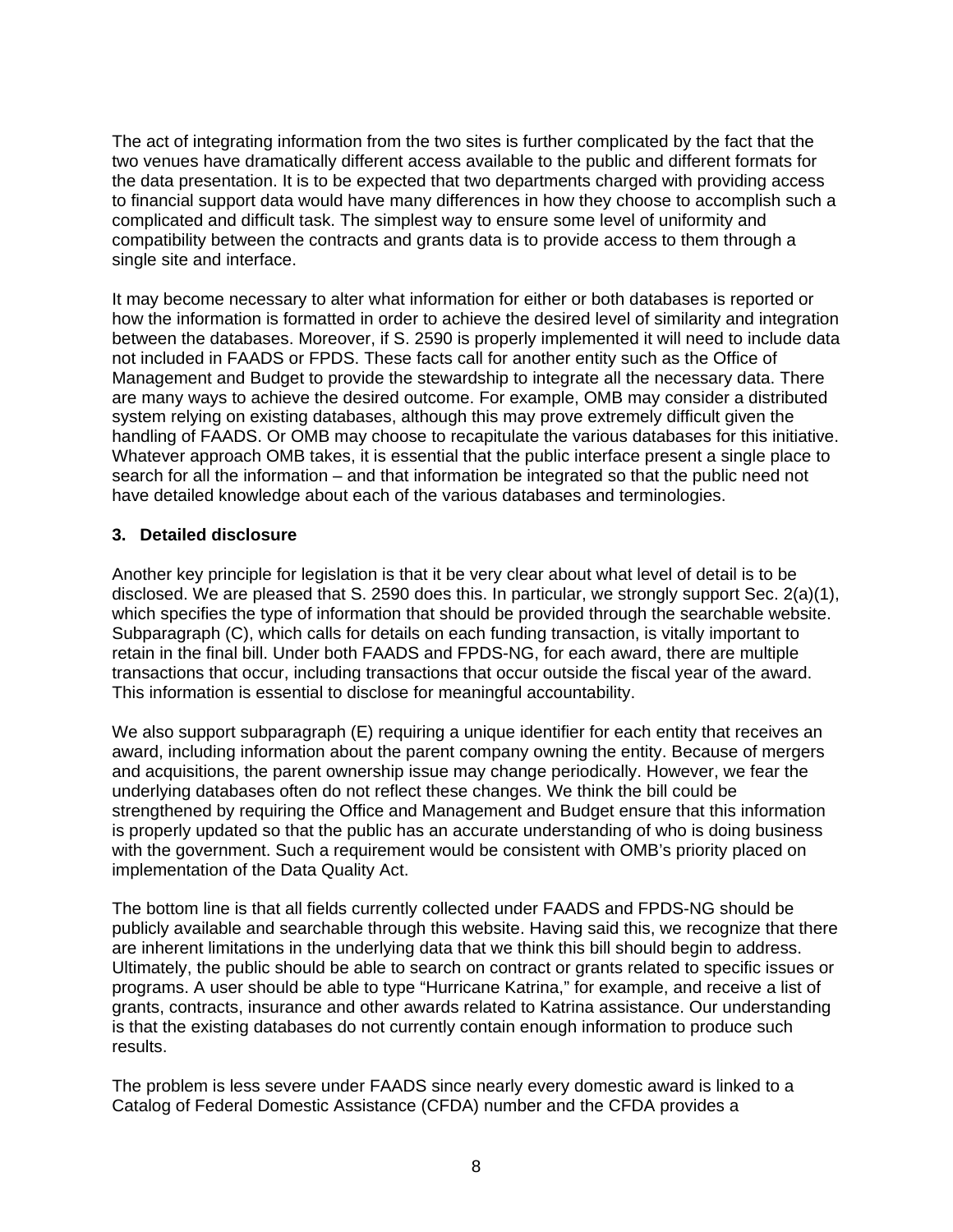comprehensive description of the program. The CFDA link is less helpful for some project grants or cooperative agreements that fall into broad CFDA programs such as a discretionary grant fund. In these cases, the program description is vitally important, but the quality of information in this field is not good – sometimes it is missing and even when it is there it is less than complete. It would be helpful if S. 2950 requires OMB to identify ways of improving data quality and descriptions of federal awards under the required annual report.

Additionally, S. 2950 requires data on **all** assistance, not just domestic assistance, which is all that is covered under FAADS. S. 2590 requires the inclusion of international grants and other assistance in its disclosure requirements. It would be helpful to have this data provided in a format consistent with the FAADS format so there is compatibility of the data. OMB should also report in its annual report on efforts to enhance data disclosure.

The problem of achieving a sufficient level of reliable detail is far more significant when it comes to contracts. The key fields such as "contract description" and "product or service information" codes are often not complete or do not provide enough detail. An example of the "contract description" is: Lake Hill Motors Hurricane Katrina. The "product or service information" for that contract is: Motor vehicles, trailers, and cycles. Piecing the two fields together gives you some vague sense that the contract has something to do with vehicles or trailers and Hurricane Katrina, but leaves much to the imagination.

The public has a right to know what federal resources are being used for. We hope S. 2590 not only places an emphasis on making existing information available but also includes a concerted effort to improve data quality.

#### **4. Description of a searchable database**

We welcome S. 2590's inclusion of a clear definition of what is meant by a "searchable database website." It is vitally important to ensure that the public will be able to search on all major fields in the databases and be able to produce different types of outputs, including files that can be downloaded. As the Office of Management and Budget moves to have this service developed, it is important to consider different types of target audiences, ranging from novice users to sophisticated ones. As the graphic below displays, the service must be designed for the person who has limited data knowledge about grants or contracts and has limited technology skills. At the same time, the service must provide capabilities reaching those at the other end of the scale: those with high data knowledge and high technology skills. We have realized through our own experience that this will be a difficult task – most likely requiring a concerted effort and considerable creativity.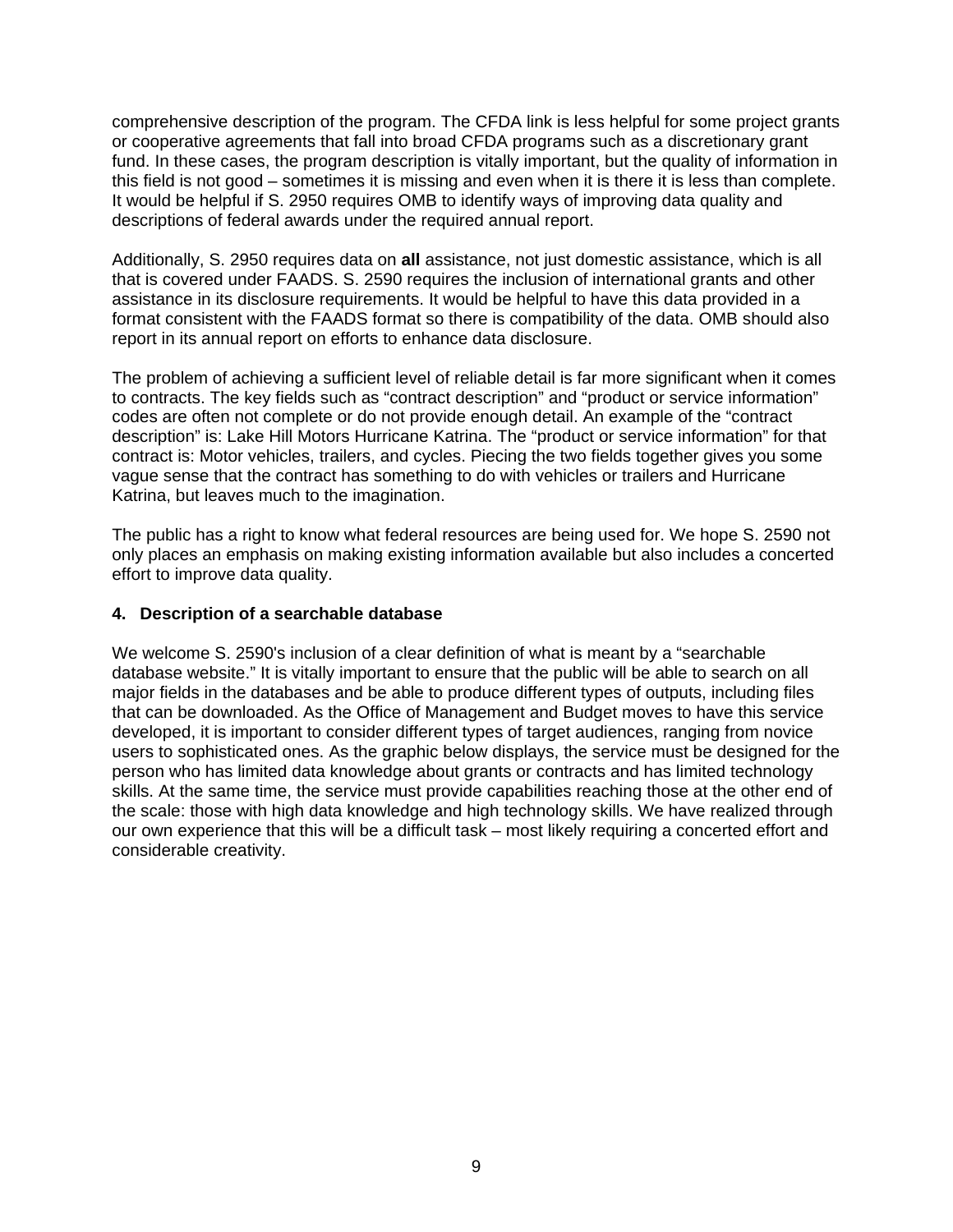# Who Is The Target Audience



We appreciate S. 2590's disclaimer that a link to FPDS-NG or other government databases is not enough to satisfy the requirements of this bill. It helps to convey the notion that the service should be robust and responsive to different types of users. The provision in the bill requiring opportunities for public input on utility of the website and on recommendations for improvement is also important and consistent with good practice in making the service responsive to different types of users.

We would suggest two possible ways to augment this public input component. First, it might be useful to require OMB to build the site in a manner that fits the different type of users along the continuum identified in the graphic above. In doing so, during a beta phase of the website, OMB should seek the input of users along the entire continuum to ensure it is a responsive service. Second, we would recommend the creation of a citizens' panel to oversee the website development and operation. The panel could consist of data experts as well as representatives from major user groups such as journalists, public interest groups, state agencies, and even congressional staff. Such a panel could also provide Congress independent feedback on the service as well as OMB's actions and efforts developing the website. This citizens' panel might be temporary in nature and might be reconvened every two or three years for independent assessment of the service.

#### **5. Disclosure of sub-recipients**

While in principle we are very supportive of sub-recipient reporting for grants and contracts, we have a number of practical concerns. First, reporting subcontracts is much easier than reporting subgrants. Assuming adequate statutory authority, agencies can simply start requiring contractors to report information about any subcontracts made in conjunction with fulfilling a particular contract obligation. We understand that this practice has already started with some small business contracts.

Second, there is a big difference between reporting on subcontracts and subgrants. Reporting of subcontracts is critically important because of the increase in the number and dollar amount of sole source contracts and special set asides for certain types of entities. In many of these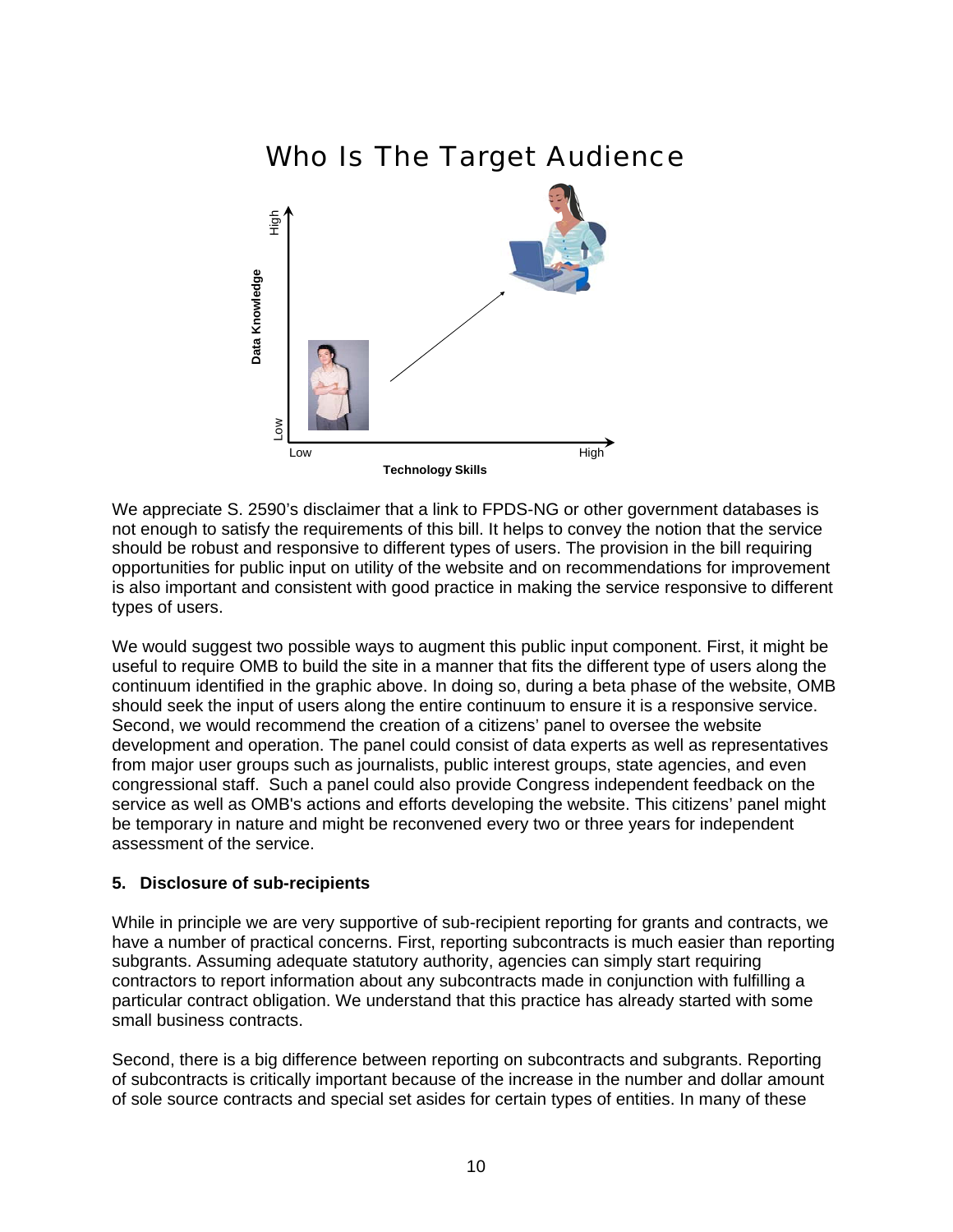cases, the money given to a contractor is then subcontracted to other entities with the expertise to get the work done. Nonetheless, the prime contractor makes a profit as do the subcontractors. Yet the public never knows who is really providing the work or who has economically benefited from the federal funding. Because of the profit tree generated in the contracting regime, it is essential to collect information about subcontracts. Otherwise, the database will miss key transactions and allow for loopholes and opportunities for corruption and abuse.

Subgrants are vastly different from subcontracts. Unlike contracts, only in rare cases do grants have a profit motive built in. Additionally, most subgrants are administered by state and local government, which already have their own reporting and auditing requirements developed that most likely are not uniform across states. Thus, there already is scrutiny of most subgrants. Finally, federal cost principles apply no matter who administers the grant (except for block grants). (For example, sub-recipients of federal grants are prohibited from using federal grants for lobbying purposes.) Thus, the federal government already has an accountability method in place.

The largest share of federal grants goes to state and local governments and imposing subgrant reporting on them could be very difficult to accomplish. As the chart below indicates, in FY 2004, 91 percent of grants went to state, local, and tribal governments. Some of these grants are block grants, which are intended for broad purposes such as health, education or community development and hold few requirements for how the money is to be spent, instead offering state and local discretion within general guidelines established by Congress and the executive branch. Annual program plans or applications are normally required, but most federal rules are not attached to the funds. For example, OMB Circular A-122 dealing with cost principles does not apply since the federal government views the block grant funds as the recipient's. Requiring extensive reporting of subgrants in these categories would fundamentally change the nature and purpose of block grants.

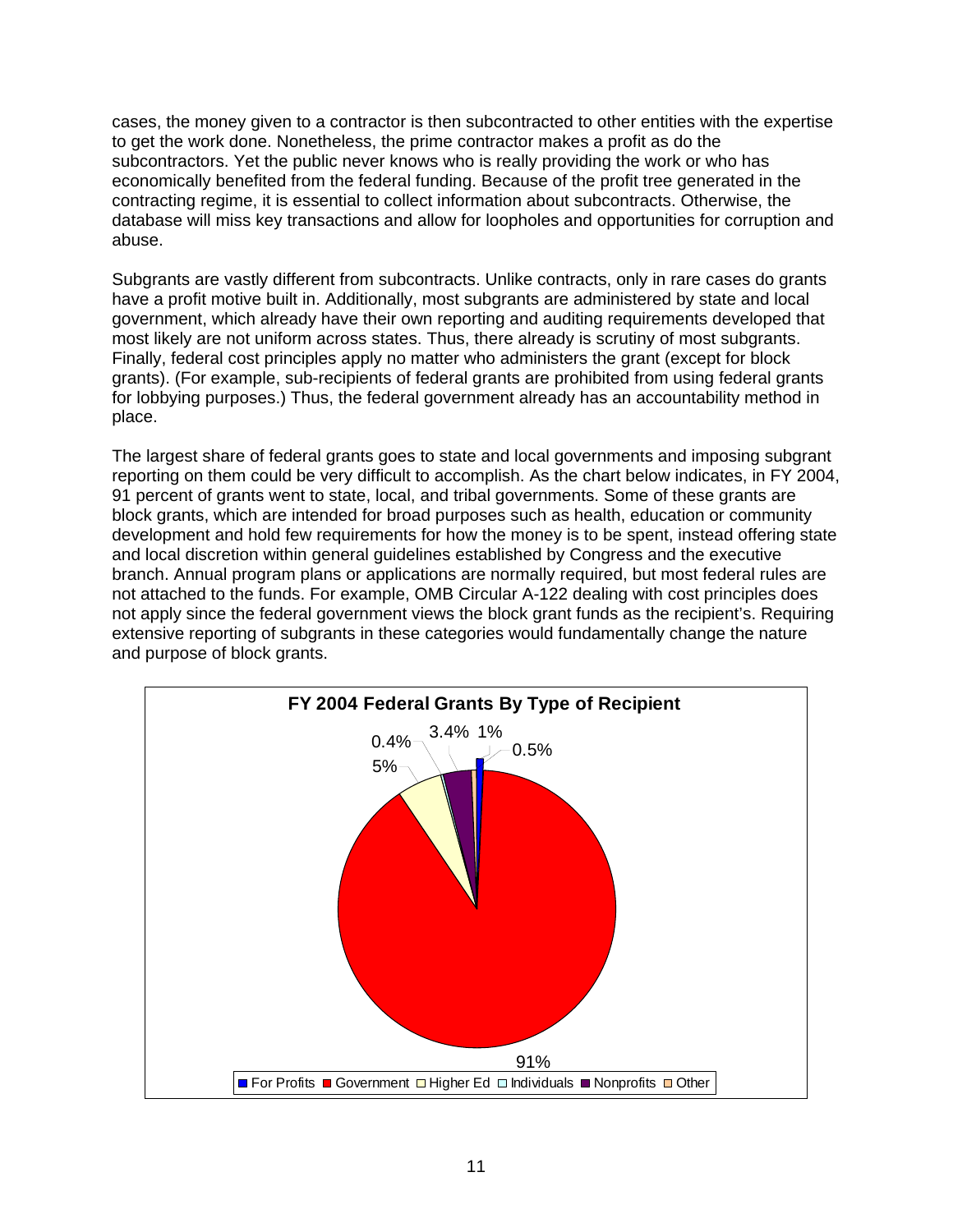The largest share of federal grants to state and local governments are statutorily directed by Congress based on formula grants. Formula grants establish an amount of assistance based on certain criteria that are written into legislation and program regulations. Quite often these funds are commingled with other state or local government funds, and then redistributed from those state and local agencies and offices as grants and contracts. Most of the time the sub-recipients do not know whether they have received federal, state, or local funds. For that matter, it appears most states are not able to track the origins of money that has been distributed.

In each of above cases, S. 2590's requirement for subgrant reporting will require a major overhaul of how intergovernmental transfer of funds are handled. Thus, S. 2590 should proceed cautiously in requiring sub-recipient reporting for block grants and formula grants to state and local governments, especially since these entities already have their own reporting requirements about use of funds, although not showing how much was federal funding.

I would suggest that S. 2590 drop the requirements for sub-recipient reporting for the time being. In lieu of this requirement, I would propose two steps. First would be a pilot project on reporting of subcontracting data by federal contractors. The pilot for collecting subcontract information would be designed with the intent of full implementation by the due date in S. 2590.

The second step would be to identify how often project grants and cooperative agreements are subgranted. (Block grants and formula grants would be excluded since states and localities already monitor the allocation of these funds.) Some federal project grants are intended for regranting. For example, under President Bush's faith-based initiative, grants go to entities that redistribute the funds to smaller groups. But the extent this happens throughout the government should be established.

Should there be a large number of regranting efforts, then there might be a pilot project to test ways for the grant recipient to report on its subgrants to other entitles. If this pilot occurs, it should operate on several principles. First, the initial grant recipient should report on the subgrant, not the sub-recipients. Second, the pilot should place a premium on avoiding excessive burden on nonprofits and state and local government agencies. Third, any costs associated with reporting should be an allocable expense to the grant. Fourth, the estimated additional cost of such reporting should be added to the size of the grant so as to not interfere with the purposes of the grant. Even when these principles are observed, Congress must balance imposing additional burdens on grantees that are already stretched thin in providing services versus the benefits derived.

#### **6. Implementation Accountability**

We support the requirement that the Office of Management and Budget report to Congress annually on implementation of this website service. Given the importance of this service, the complexity of the information and need for careful presentation of the data in a user friendly manner, congressional oversight may prove crucial in ensuring that sufficient resources are utilized in establishing the website in a timely manner. Too often in the past we have seen information programs and accountability efforts fall to the bottom of agencies' priority list. Without reoccurring review and prodding by Congress, we fear that this carefully structured and badly needed resource could easily languish in a limbo state of begun but never finished.

In addition to the implementation report, we think Congress should require OMB to summarize feedback from the public about the service. In our years of developing and maintaining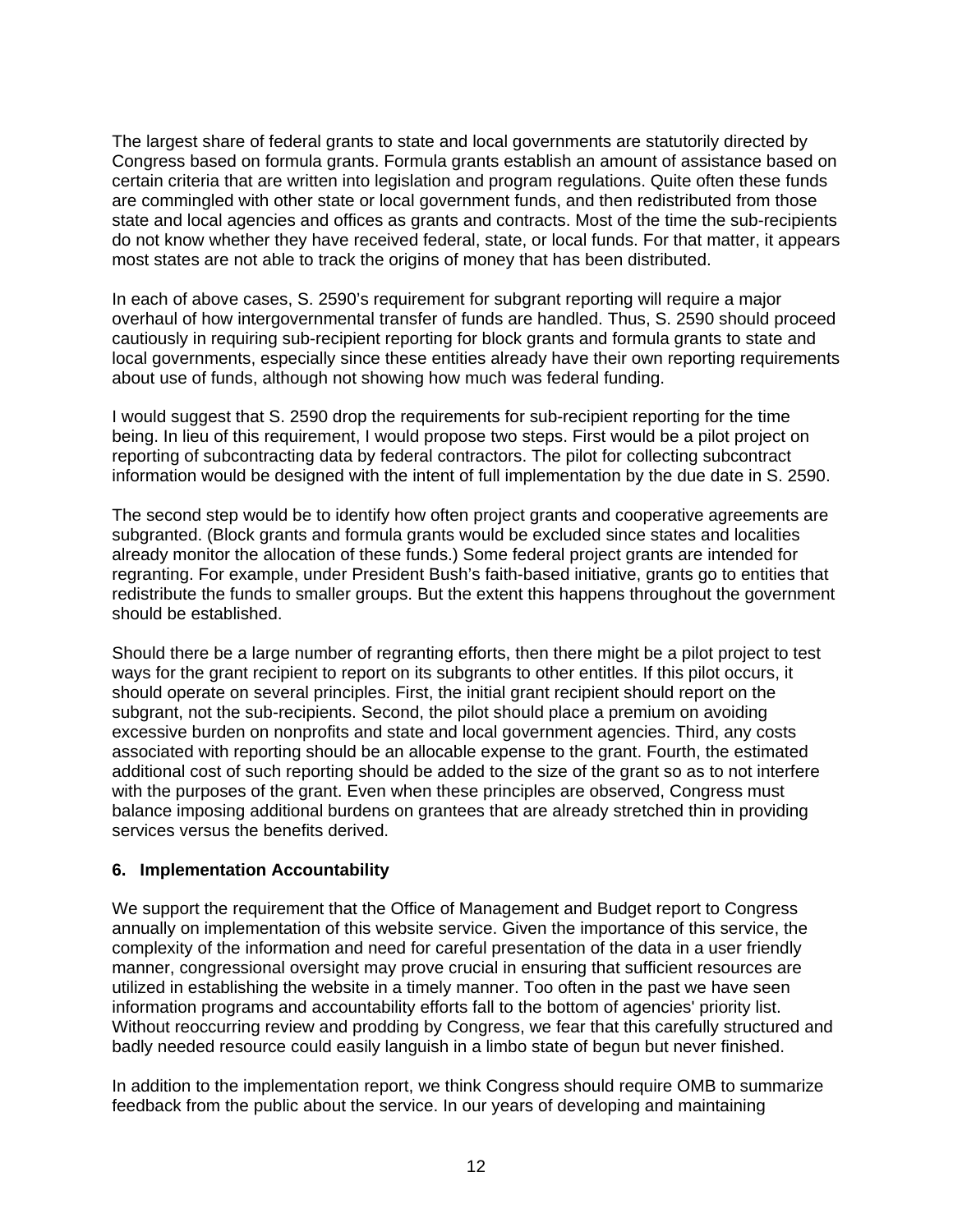searchable online database services, we have learned that listening to users is often the fastest method to identifying problems and limitations with the data, design or functionality of the site. A requirement that OMB report on the complaints, input and other comments made by public users of the website service would ensure that the office maintains a functioning mechanism to collect such feedback and address the issues raised in a timely manner. In fact, OMB should be required to actively obtain feedback on the design and functionality of the website with a series of focus groups and surveys. It may also be useful to have the citizen's panel mentioned above prepare an independent report to Congress on implementation. This panel, being involved in the development and implementation of the website would be able to provide an objective review of some of the internal processes and actions that general public users of the service would be unaware (further extending the transparency and disclosure principles inherent within this project).

Finally, these requirements to regularly report back to Congress will provide the foundation for any future legislative action. As mentioned above, there are several complex issues that may prove difficult to resolve such as reporting of sub-grant information. Implementation of this website and increased use of these databases will almost certainly uncover other unknown issues with data quality, format and structure of the databases and reporting methods. Increased use of the data may also lead to new desired uses or purposes for the data that require some alteration of the system or information collection. With proper reporting back to Congress, these problems and additional needs can be tracked and addressed, if necessary, by additional legislation.

We would encourage inclusion of language, beyond the reporting requirements, that holds OMB accountable for implementing this legislation. While we would be open to other accountability measures, our inclination is to include a provision granting the public the right to sue OMB if this service is not implemented or is implemented in a manner not consistent with the intent of the legislation. Such a provision would essentially create a second front of accountability. In addition to the congressional oversight, the ability for members of the public to sue would encourage greater public oversight and review by interested stakeholders such as journalists, companies, non-profits and others. This would in turn lead to greater public feedback for OMB, a reinforcing process. In the unlikely event that OMB fails to properly implement the website, a lawsuit, or even just the threat of a lawsuit, could result in a faster and more permanent correction than congressional oversight could produce, short of additional legislation.

# **IV. Next Steps Regarding Transparency in Federal Fiscal Matters**

I want to reiterate OMB Watch's strong support for S. 2590. Its bipartisan support and its comprehensive approach to transparency are laudable. Even as we support S. 2590, we recognize simply making the data publicly available in a searchable format is not a complete solution for greater accountability. Earlier in this testimony, I emphasized the need to view S. 2590 as a building block in constructing a comprehensive approach to maximizing transparency and accountability regarding federal fiscal matters. In that context, I would suggest five areas for future exploration.

## **1. Congressional Oversight**

When it comes to accountability, nothing can replace old-fashioned congressional oversight. Unfortunately, as this committee has realized, it has largely been lacking. There is no simple prescription to fix this problem as Chairman Coburn has noted in past public statements. Somehow Congress must make it clear to offices managing these fiscal databases and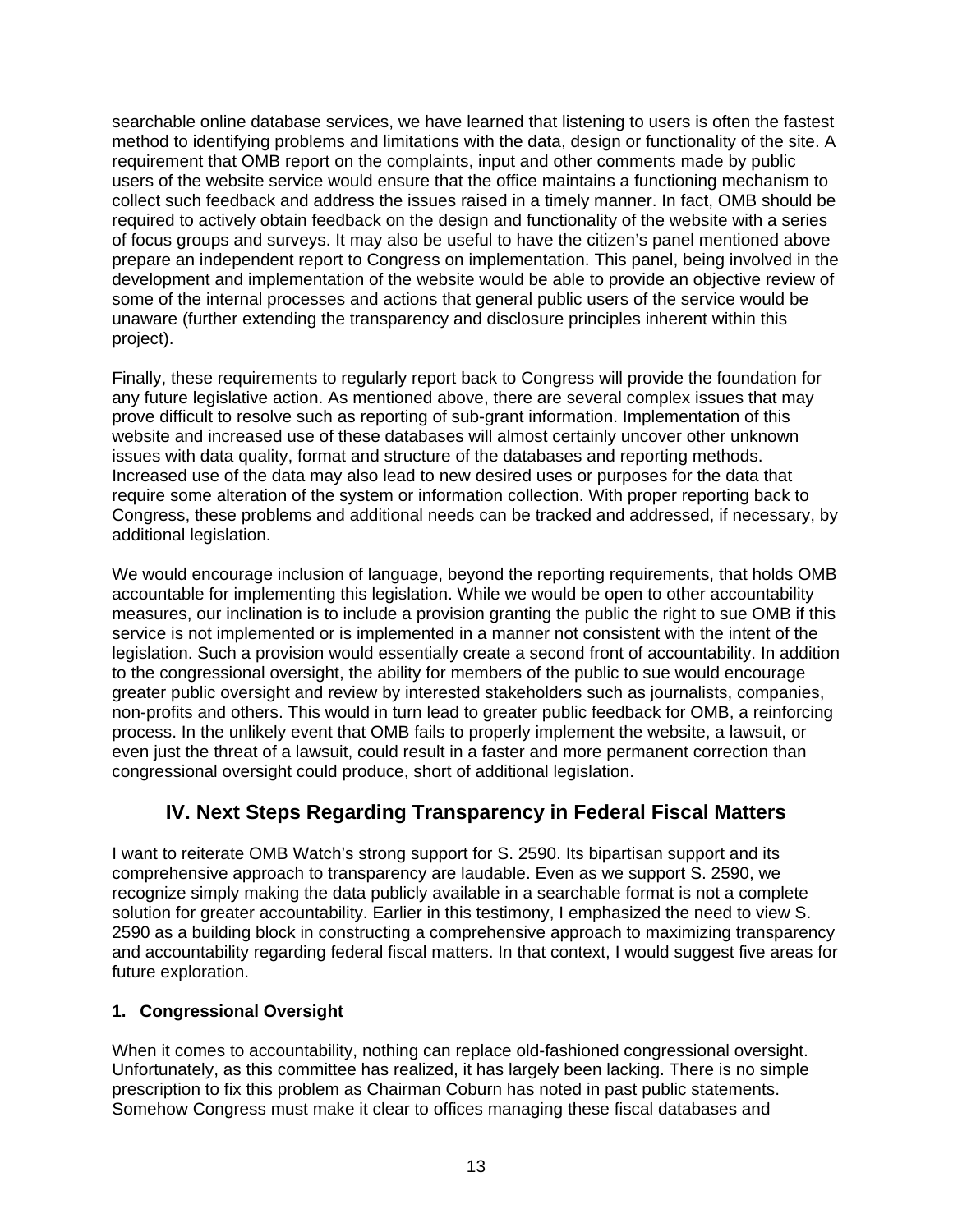services, as well as to the agencies reporting the fiscal data, that anything short of accurate, clear, informative, timely data on federal fiscal matters will not be tolerated. Vehicles for delivering this message should include more regular hearings on the availability and clarity of fiscal data, and recurring evaluations by the Government Accountability Office.

#### **2. Improved disclosure of all aspects of the federal budget process**

All stages and aspects of this process should be subject to the transparency requirements that S. 2590 proposes for grants and contracts. As the president submits his budget to Congress, agencies also provide detailed justifications for their spending requests. These documents are not publicly available, but should be. Similarly, as Congress proceeds with the annual budget and appropriations process, detailed information on its actions should be publicly available. For example, some appropriations subcommittees make detailed program account information available; others do not. Such information should be required to be widely available on committee websites. All legislation and committee and conference reports should be available online at least 72 hours before consideration. Finally, all earmarks should be separately identified along with who requested the earmark.

#### **3. Disclosure of tax expenditures**

S. 2590 only deals with one type of expenditure – spending. But there is another type that does not often receive much public attention – tax expenditures. Tax expenditures continue to grow each year: in FY 1984, they cost \$512 billion; in FY 2000, \$697 billion; and FY 2004, \$728 billion. The increase in the cost of federal tax expenditures has been 42 percent between 1984 and 2004. The average number of new tax expenditures also has been increasing under each administration (see chart below). (source: "Tax Complexity: By the Numbers," John S. Irons and Michael Powers, Center for American Progress, October 28, 2005 at http://www.americanprogressaction.org/atf/cf/%7B65464111-BB20-4C7D-B1C9-

0B033DD31B63%7D/TAXCOMPLEXITYREPORTTEXT.PDF) This does not count tax earmarks such as those that may benefit a specific company.

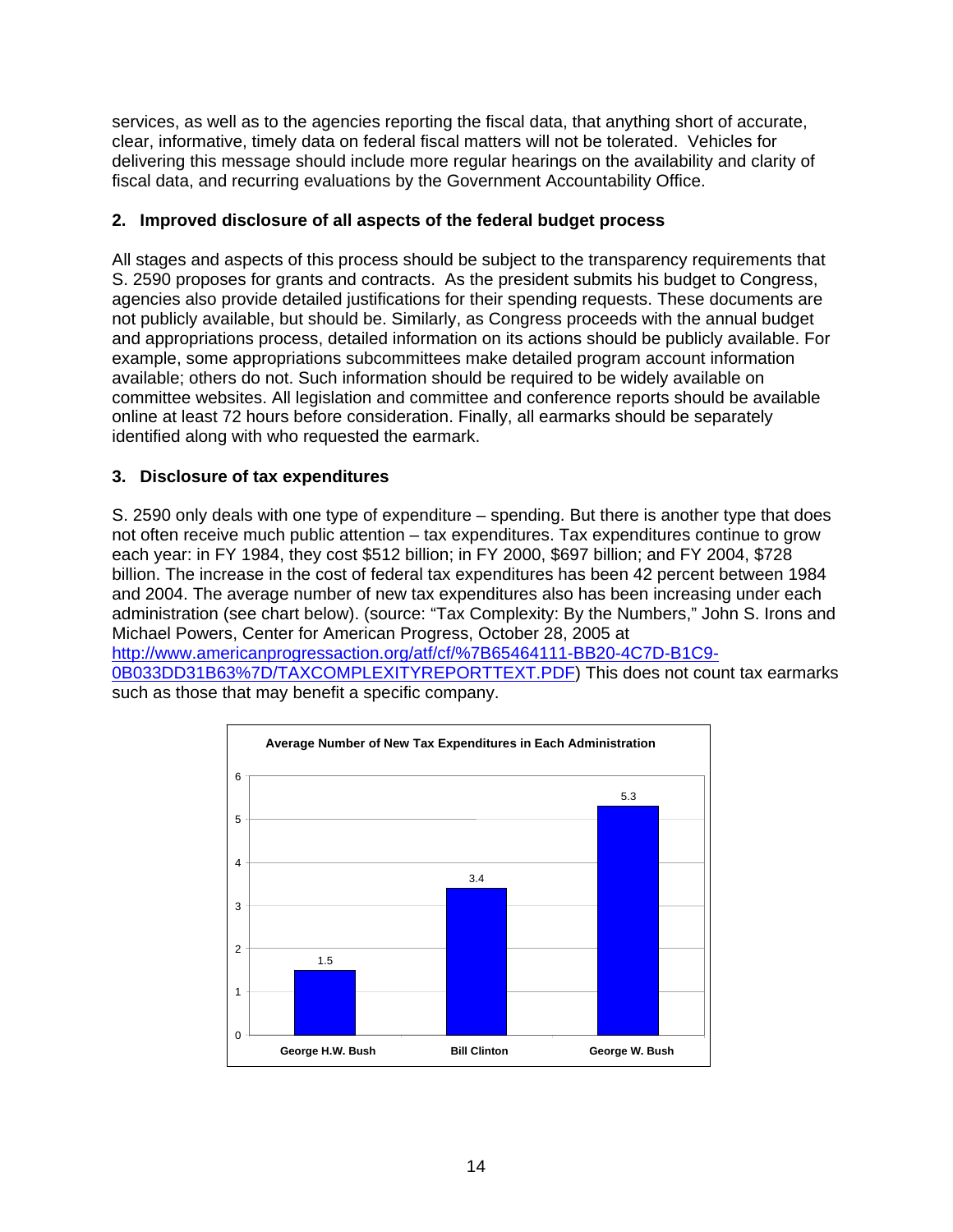Using S. 2590 as a model, it is time to create greater transparency with regards to tax expenditures and earmarked tax breaks.

### **4. Disclosure of information about federal recipients and use of federal funds**

S. 2590 provides information about financial assistance awards, but does not develop a profile about recipients of federal funds or describe how the funds were used. In today's Internet world, the federal government should be able to provide information about a particular recipient of federal funding, including information about compliance with regulatory and legal requirements. For example, the public should be able to obtain information about the top federal contractor, Lockheed Martin, beyond what S. 2590 will provide. Does Lockheed Martin comply with federal work place safety, environmental, and equal opportunity employment requirements? Does it have civil or criminal violations? What federal fines has it paid? This type of profile is essential so that the public can be assured that it is not dealing with scofflaws. Similarly, the public should be able to know how much money Lockheed Martin spent on campaign contributions as well as on lobbying Congress and the executive branch for additional funding. These data will provide a more complete picture of all that is involved with the decision-making process and allocation of federal resources and give the public and Congress true tools to make value judgments about how the government spends taxpayer dollars.

It is also time to begin disclosing how federal funds were actually spent. With a number of reports indicating mismanagement and corruption in the federal procurement system, Congress should require all audits of federal awards conducted by the executive and legislative branches be made publicly accessible (redacting sensitive information such as confidential business information). We would encourage you to consider requiring OMB to identify how to disclose information discussed in this section in its first annual report as required by the bill.

Moreover, existing databases that may provide some profiles about entities receiving federal funds and their performance should be made publicly available. For example, the Central Contractor Registration, which houses such information as the Past Performance Information Retrieval System.

#### **5. Disclosure of spending by the legislative and judicial branches**

In FY 2005, the legislative branch spent \$4 billion and the judiciary branch \$5.6 billion. The public has a right to know how these funds are being spent. While the emphasis should remain on disclosure within the executive branch, the other branches of the federal government should also become far more open about how funds are spent. These branches, while spending far less then the executive branch of the government, can still benefit from the accountability and efficiency that transparency engenders. These branches should start by collecting data and producing annual reports that breakout spending in to major categories.

# **V. Conclusion**

OMB Watch strongly supports the S. 2590 because of the principles of transparency and accountability that it brings to bear on federal fiscal matters and because of the step forward in usable federal grant and contract data the legislation would clearly produce. Specifically we are impressed with the following aspects of the legislation: